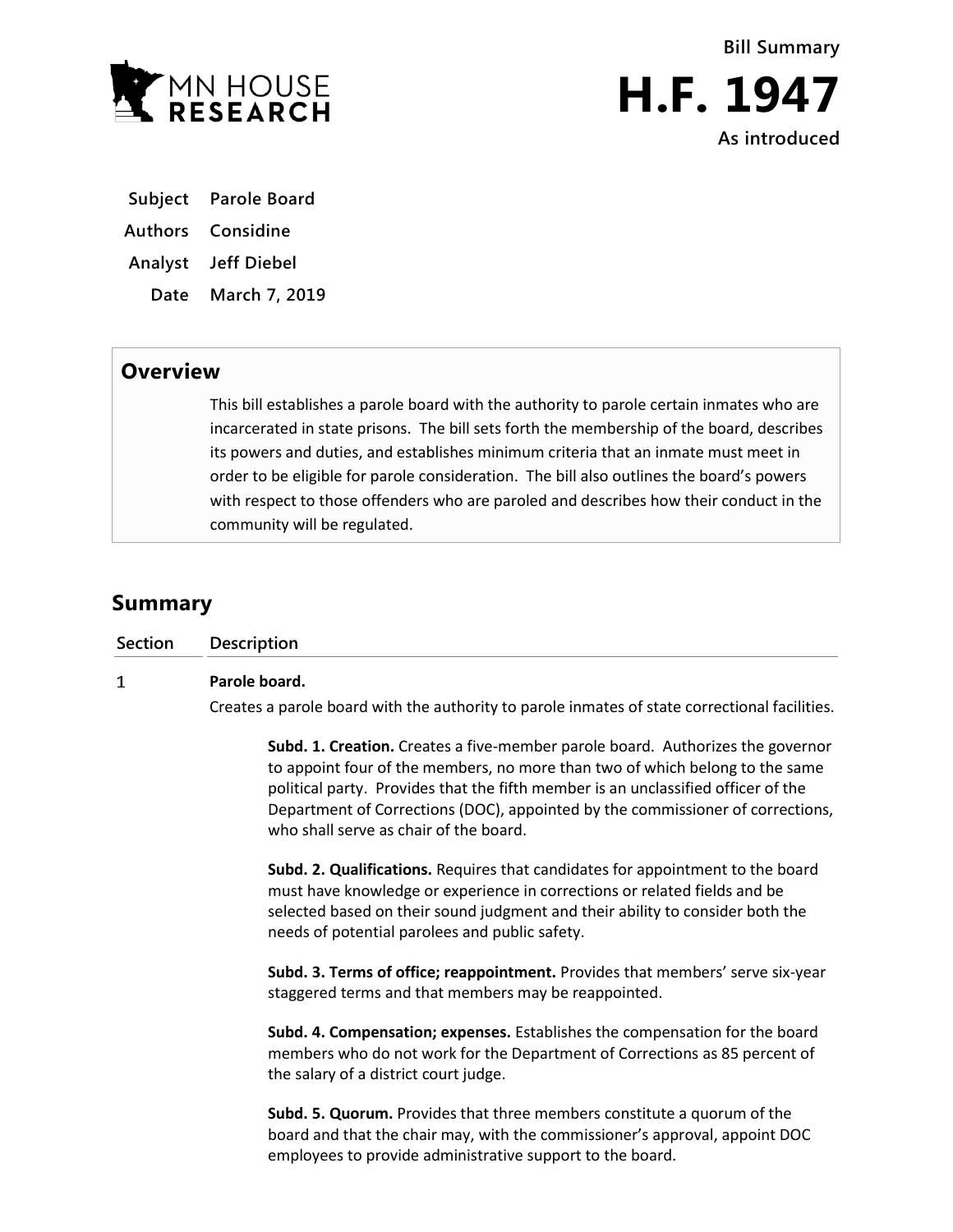### **Section Description**

#### $\overline{2}$ **Board powers; limitations.**

Prescribes the powers of the board to parole inmates of state correctional facilities.

**Subd. 1. Powers.** Specifies which inmates are eligible for parole.

**Subd. 2. Sex offenders; parole eligibility.** Sex offenders are ineligible for parole.

**Subd. 3. Limitations.** Prohibits the board from paroling an inmate until the inmate has served one-half of the inmate's "sentence-to-serve"; that is, one-half of the time the inmate will spend in prison, not on supervised release.

**Subd. 4. Legal custody of parolees.** Provides that, once paroled, the offender remains in the legal custody of the board and may be returned to prison at any time. Provides authority for law enforcement agencies to take paroled offenders into custody.

**Subd. 5. Parole hearings.** Describes the process for conducting parole hearings.

**Subd. 6. Report.** Requires the board to submit an annual report to the legislature.

#### $\overline{\mathbf{3}}$ **Credits for prisoners.**

Requires that all inmates be credited for their good conduct and charged with their bad conduct while in prison. Requires the commissioner to inform the board of an inmate's behavioral status one month before the inmate's parole hearing.

#### 4 **Duty of board; final discharge.**

Authorizes the board to grant a paroled offender a final discharge from confinement and describes the process and criteria for doing so. Requires that the board be satisfied that the offender is rehabilitated, trustworthy, and will remain law-abiding, and that discharge is compatible with public safety.

#### 5 **Supervision by commissioner of corrections; agents.**

Other than in the Community Corrections Act counties, requires the commissioner of corrections to supervise offenders released on parole. Provides for the appointment of state agents to perform this function and outlines their duties. Requires the commissioner to provide administrative support to the board.

#### 6 **Deputization of out-of-state agents.**

Permits the board to deputize employees of other states to act as agents of Minnesota to effect the return of offenders who have violated their parole or probation.